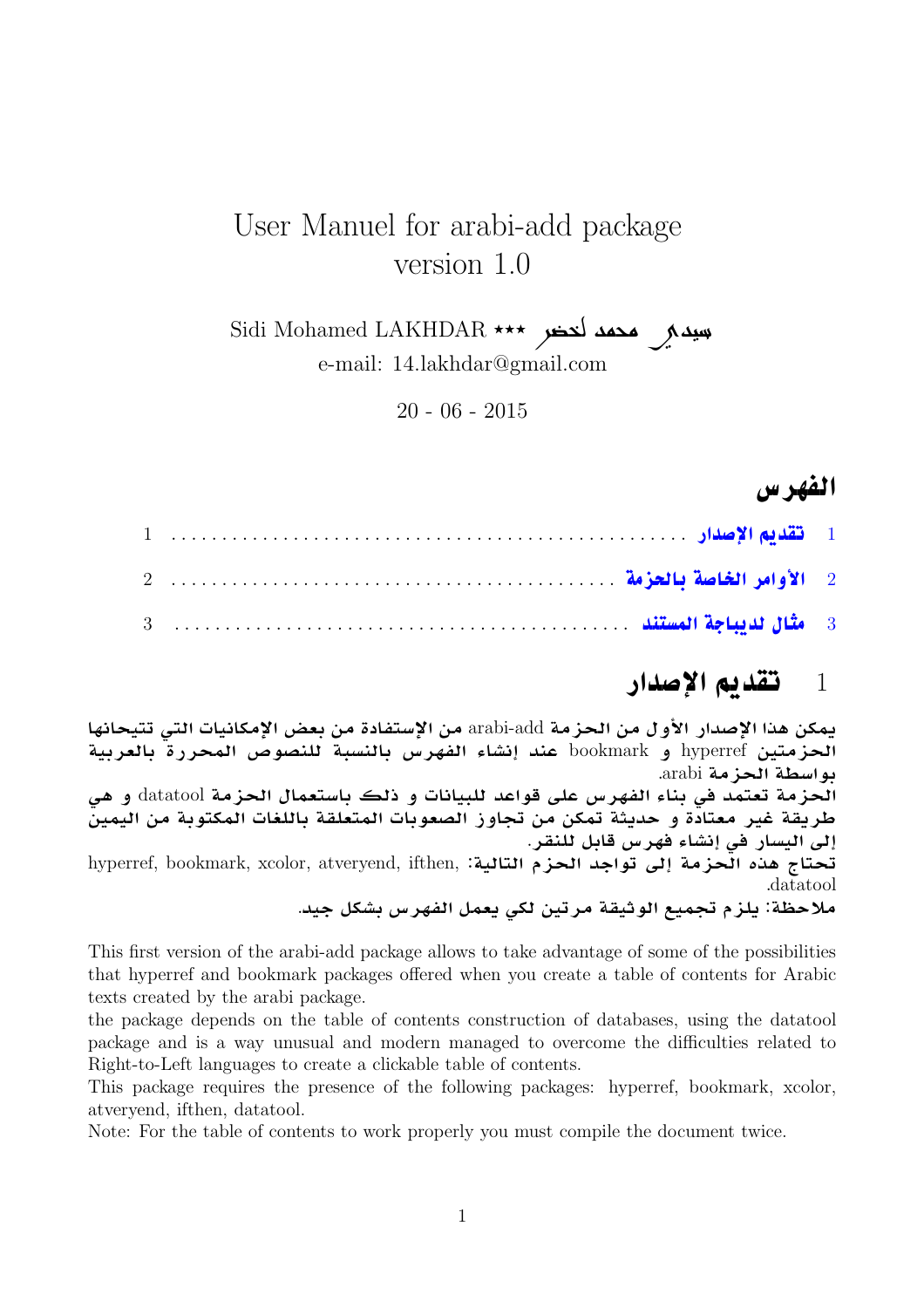# 2 الأوامر الخاصة بالحزمة

<span id="page-1-0"></span>

| \tableofcontents          | to build the table of contents. it can be positioned anywhere in the document                            |
|---------------------------|----------------------------------------------------------------------------------------------------------|
|                           | لإنشاء الفهرس. يمكن وضعه في أي مكان من المستند                                                           |
| \slinepart                | the right spacing of the part title in the table of contents                                             |
|                           | the value by default is 3 cm                                                                             |
|                           | المسافة عن يمين عنوان الجزء في الفهرس                                                                    |
| \flinepart                | the left spacing of the part title in the table of contents                                              |
|                           | the value by default is 0 cm                                                                             |
|                           | المسافة عن يسار عنوان الجزء في الفهرس                                                                    |
| \fontlinepart             | style and font part title in the table of contents                                                       |
|                           | أسلوب وخط عنوان الجزء في الفهرس                                                                          |
| \btitlepart               | the vertical spacing before the part title in the document                                               |
|                           | the value by default is 2 cm                                                                             |
|                           | المسافة العمودية قبل عنوان الجزء في المستند                                                              |
| \atitlepart               | the vertical spacing after the part title in the document                                                |
|                           | the value by default is 1 cm                                                                             |
|                           | المسافة العمودية بعد عنوان الجزء في المستند                                                              |
| \fonttitlepart            | style and font part title in the document                                                                |
|                           | أسلوب و خط عنوان الجزء في المستند                                                                        |
| \slinesec                 | the right spacing of the section title in the table of contents                                          |
|                           | the value by default is 0 cm                                                                             |
|                           | المسافة عن يمين عنوان الفقرة في الفهرس<br>the left spacing of the section title in the table of contents |
| \flinesec                 |                                                                                                          |
|                           | the value by default is 1 cm                                                                             |
|                           | المسافة عن يسار عنوان الفقرة في الفهرس                                                                   |
| $\sqrt{\text{fontlines}}$ | style and font section title in the table of contents                                                    |
|                           | أسلوب و خط عنوان الفقرة في الفهرس                                                                        |
| \btitlesec                | the vertical spacing before the section title in the document                                            |
|                           | the value by default is 0.6 cm                                                                           |
|                           | المسافة العمودية قبل عنوان الفقرة فى المستند                                                             |
| \atitlesec                | the vertical spacing after the section title in the document                                             |
|                           | the value by default is 0.4 cm                                                                           |
|                           | المسافة العمودية بعد عنوان الفقرة في المستند                                                             |
| \fonttitlesec             | style and font section title in the document                                                             |
|                           | أسلوب و خط عنوان الفقرة في المستند                                                                       |

Note: identical commands are valid for subsections and subsubsections. For subsections:

 $\label{thm:main} \sl \slant\ slines, \thinspace\ \shinspace \$ For subsubsections:

 $\lambda$ , \slinesssec, \flinesssec, \fontlinesssec, \btitlesssec, \atitlesssec, \fonttitlesssec.